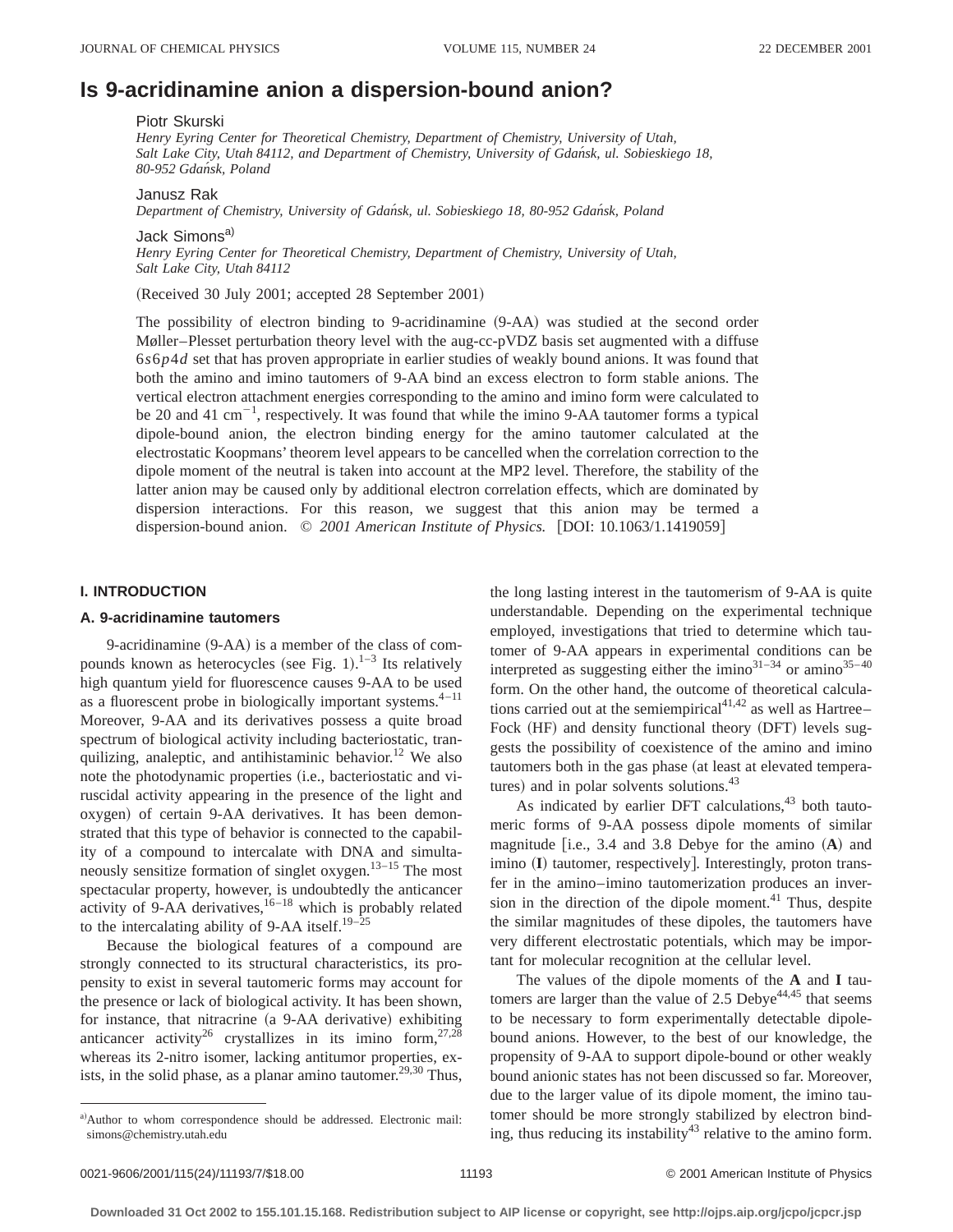

9-acridinamine (amino tautomer)  $(A)$ 



9-acridinamine (imino tautomer) (I)

FIG. 1. Chemical structures of the amino (top) and imino (bottom) tautomers of 9-acridinamine.

### **B. Dipole-bound anions**

The binding of electrons to polar molecules has been addressed in many theoretical<sup>44–62</sup> studies. It has been shown that, within the Born–Oppenheimer (BO) approximation, a dipole moment greater than 1.625 Debye possesses an infinite number of bound anionic states,<sup>48</sup> although the more practical critical value to experimentally observe a dipolebound anion bound by at least  $1 \text{ cm}^{-1}$  was found to be somewhat larger, ca. 2.5 Debye. $44,45$  In fact, it seems that this ''practical'' value depends strongly on the size and chemical structure of a molecule.

Jordan and Luken demonstrated that the loosely bound electron in a dipole-bound state occupies a diffuse orbital localized mainly on the positive side of the dipole.<sup>49</sup> This finding was confirmed by many more recent studies. The role of non-BO coupling has been studied by Garrett, who concluded that such couplings are negligible for dipole-bound states with electron binding energies much larger than the molecular rotational constants.<sup>50</sup>

The simplest theoretical approach to estimate the electron binding energy  $(D)$  is based on Koopmans' theorem  $(KT)$ .<sup>63</sup> The KT binding energy  $(D<sup>KT</sup>)$  is the negative of the energy of the relevant unfilled orbital obtained from a Hartree–Fock self-consistent-field (SCF) calculation on the neutral molecule. The orbital relaxation effects, which are neglected in the KT approximation, have been found to be quite small for a variety of dipole-bound anionic states.<sup>51</sup> In contrast, the role of electron correlation has proven to be very significant. In fact, in many cases, the electron binding energy of a dipole-bound anion has been dominated by the contribution from electron correlation. In particular, the dispersion interaction of the excess electron with the electrons of the neutral parent molecule has proven to be crucial for the stability of many dipole-bound anions,  $51,52,55,61$  even though the binding at the electrostatic-exchange KT level was present. Moreover, correlation corrections to the dipole moment, which in the case at hand cause the dipole to decrease, are usually essential to consider.

# **C. The possible existence of ''dispersion-bound'' anionic states**

Treating the dispersion interaction has been shown to be extremely important for calculating electron binding energies of dipole-bound anions within "experimental accuracy,"<sup>52,53</sup> It is believed that the presence of the charge-dipole potential is necessary for excess electron binding in such species. However, one can ask if the dispersion interaction itself could be fully responsible for rendering an anion stable, for example, in cases where the correlated dipole moment is too small to bind the electron to any appreciable extent. That is, let us assume that (i) the molecule has no empty or half-filled molecular orbitals so the existence of an electronically stable valence anion is excluded, and (ii) the electrostatic and exchange interactions of the extra electron with the correlated charge density of the neutral molecule are not sufficiently attractive to a form stable dipole-bound (or quadrupole, octopole, etc.) anion. If an anionic state happens to be electronically stable under such circumstances, and if it can be proven that its stability is mainly caused by the dispersion interactions mentioned above, then we could be speaking about a new kind of anionic state—a dispersion-bound anion. While other kinds of weakly bound anions have already been discussed in the literature (e.g., dipole-, quadrupole-, $64,65$  and octopole-bound<sup>66</sup> states, as well as the anions bound due to polarization forces<sup>67</sup>), to the best of our knowledge, the existence of dispersion-bound anionic states has not been confirmed in the literature thus far.

In this work, we provide results of *ab initio* calculations on the weakly bound anions formed by the amino  $(A)$  and imino (I) tautomers of 9-AA. We describe the stability of the dipole-bound **I** <sup>2</sup> anionic state, and we discuss the nature of the  $A^-$  anion which we propose may be a dispersion-bound anion.

# **II. METHODS**

Since the ground-state potential energy surface of the neutral 9-AA has been recently studied, $43$  we used the previously optimized [at the HF/6-31G( $d$ , $p$ ) level] geometries of the amino and imino tautomers. Therefore, in this work we discuss neither the geometrical parameters nor vibrational frequencies of these two neutral species. However, we recall that both **A** and **I** possess  $C_s$  symmetry, but only the latter is planar. For the **A** tautomer, the symmetry plane is perpendicular to the conjugated aromatic rings and contains  $C<sub>9</sub>$  and both the exocyclic and endocyclic  $N$  atoms (see Fig. 1).

The geometry relaxation upon excess electron attachment has proven to be negligible for all dipole-bound anions formed by rigid molecules,  $46,47,51,60$  yet significant for van der Waals complexes and systems containing hydrogen bonds.<sup>51,53-55</sup> Hence, we expected the geometrical param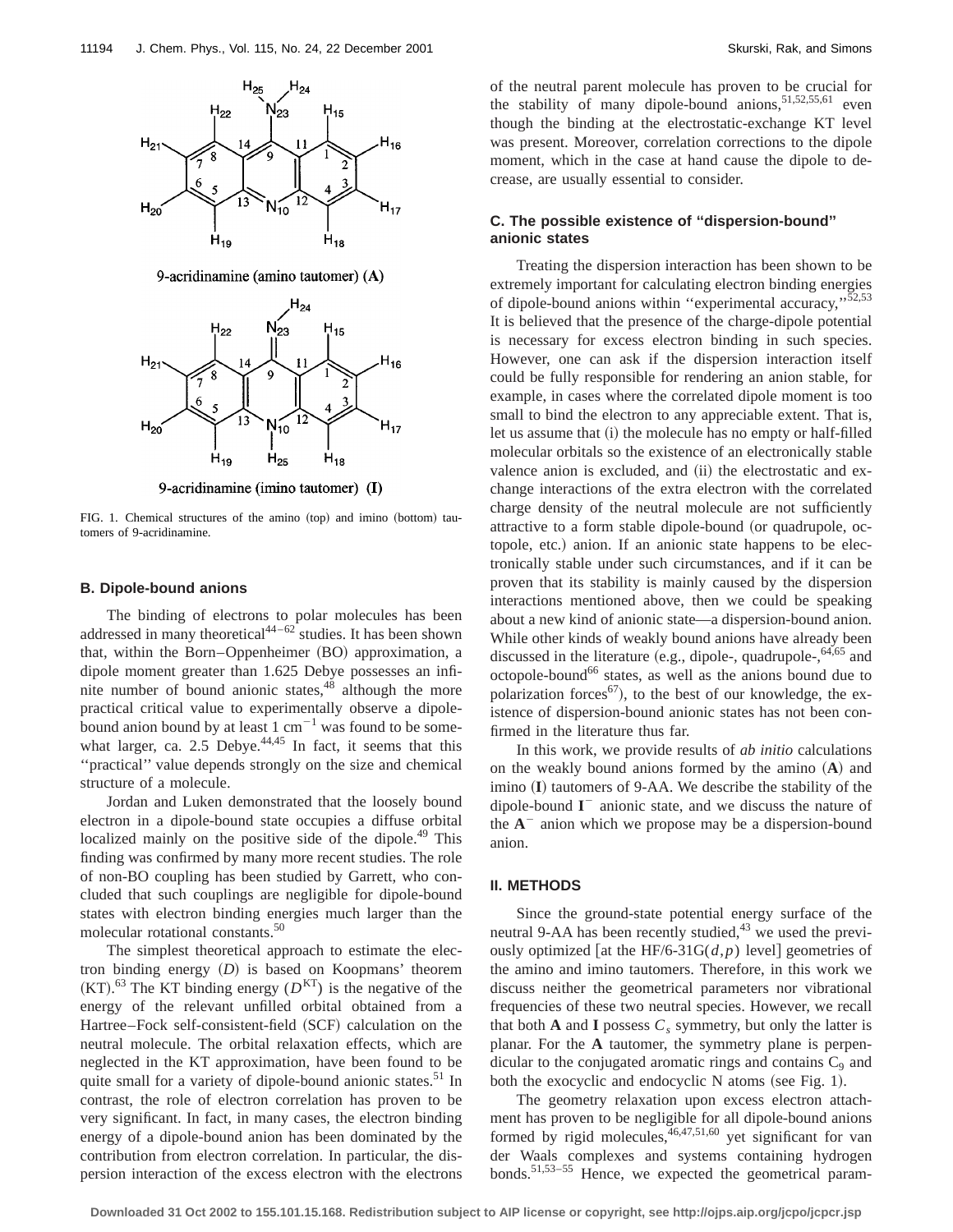eters of the 9-AA tautomers to change only slightly upon forming anionic states. Indeed, we checked that the SCF geometry optimization of the anion supported by the amino tautomer led to negligible changes in geometrical parameters (less than  $0.0002$  Å for the bond lengths and less than  $0.005$ deg for valence and dihedral angles). Therefore, we performed our calculations of the electron binding energies at the equilibrium geometries of the corresponding neutrals so the electron binding energies presented here are vertical electron attachment energies (VAE). Because the methods we used are based on an unrestricted Hartree–Fock starting point, it is important to make sure that little if any artificial spin contamination enters into the final wave functions. We computed the expectation value  $\langle S^2 \rangle$  for the species studied in this work and found values of 0.7500 in all anion cases. Hence, we are certain that spin contamination is not large enough to significantly affect our findings.

The electron binding energies  $(D)$  were calculated using a supermolecular approach (i.e., by subtracting the energies of the anion from those of the neutral). Since the systems studied contain 15 heavy atoms and 10 hydrogen atoms (which led to almost 500 contracted basis functions in the aug-cc-pVDZ basis set), we had to limit the level of our calculations to the second-order Møller–Plesset perturbation theory<sup>68</sup> (MP2) level. The values of *D* were analyzed within the perturbation framework described elsewhere.<sup>54</sup>

We should emphasize that our willingness to use SCF and MP2 level treatments of the electron-molecule interaction are based on the large size of the species and the requisite basis set. It has been demonstrated in numerous studies<sup>69–74</sup> that the MP<sub>n</sub> series is often not convergent and plagued by intruder states. However, it is not our intent to use the MP*n* series to obtain converged values for the electron binding energies. Rather, we draw on our past experience in studying weakly bound anions using KT, MP2, and higher level  $[e.g., \overline{CCSD} \text{ and } \overline{CCSD}(T)]$  treatments to suggest how electron correlation is likely to affect the present case.

The electrostatic–exchange interactions of the excess electron with the polar neutral molecule are taken into account when *D* is estimated at the KT level. The polarization of the neutral host  $(N)$  by the excess electron and the effect of back polarization are taken into account when the SCF calculation is performed for the anion (*An*), and the accompanying induction effects on *D* are given by

$$
\Delta D_{\text{ind}}^{\text{SCF}} = D^{\text{SCF}} - D^{\text{KT}},\tag{1}
$$

where

$$
D^{\text{SCF}} = E_N^{\text{SCF}} - E_{An}^{\text{SCF}} \tag{2}
$$

and  $E_N^{\text{SCF}}$  and  $E_{An}^{\text{SCF}}$  stand for the SCF energies of the neutral and the anion, respectively.

The dispersion interaction between the loosely bound electron and *N* is extracted from the MP2 contribution to *D*. The dispersion term is a second-order correction with respect to the fluctuation-interaction operator and it is approximated here by  $\Delta D_{\text{disp}}^{\text{MP2}}$ , which takes into account proper permutational symmetry for all electrons in the anion

$$
\epsilon_{\text{disp}}^{(02)} \approx \sum_{a \in N} \sum_{r < s} \frac{|\langle \phi_a \phi_{\text{lbe}} | |\phi_r \phi_s \rangle|^2}{e_a + e_{\text{lbe}} - e_r - e_s} = -\Delta D_{\text{disp}}^{\text{MP2}},\tag{3}
$$

where  $\phi_a$  and  $\phi_{\text{the}}$  are spin orbitals occupied in the unrestricted Hartree–Fock (UHF) anion wave function,  $\phi_r$  and  $\phi_s$  are unoccupied orbitals, and the *e*'s are the corresponding orbital energies. The subscript lbe denotes the loosely bound electron's spin orbital.

The total MP2 contribution to *D* defined as

$$
\Delta D^{\text{MP2}} = D^{\text{MP2}} - D^{\text{SCF}} \tag{4}
$$

is naturally split into dispersion and nondispersion terms

$$
\Delta D^{\text{MP2}} = \Delta D_{\text{disp}}^{\text{MP2}} + \Delta D_{\text{no-disp}}^{\text{MP2}} \tag{5}
$$

with  $\Delta D_{\text{no-disp}}^{\text{MP2}}$  dominated by the correlation correction to dipole moment. Since we performed our calculation up to the MP2 level of theory, the  $D^{MP2}$  binding energies are our best estimates of the vertical electron attachment energies for the 9-AA tautomers.

The diffuse character of the orbital describing the loosely bound electron necessitates the use of extra diffuse basis functions having very low exponents.<sup>75</sup> In addition, the basis set chosen to describe the neutral molecular host should be flexible enough to (i) accurately describe the static charge distribution of the neutral and (ii) allow for polarization and dispersion stabilization of the anion upon electron attachment. The calculations of the electron binding energies presented here were performed with the aug-cc-pVDZ basis set<sup>76</sup> supplemented with a  $6s6p4d$  set of diffuse functions centered on the exocyclic  $(N_{23})$  and endocyclic  $(N_{10})$  nitrogen atom, for the amino and imino tautomer, respectively  $(see Fig. 1 for atom numbering). This set of extra diffuse$ functions has proven to be very capable of treating a variety of weakly bound anions. The aug-cc-pVDZ basis set was chosen since we earlier showed its usefulness in describing weakly bound anions compared to other commonly used one-electron basis sets.75 The extra diffuse functions do not share exponent values and we used even-tempered<sup>77</sup> six-term *s*, six-term *p*, and four-term *d* basis sets. The geometric progression ratio was equal to 5.0 since we examined earlier that such a factor is appropriate for neutral molecular hosts with dipole moments in the  $3.0-4.5$  Debye range.<sup>78</sup> For each symmetry we started to build up the exponents of the extra diffuse functions from the lowest exponent of the same symmetry included in aug-cc-pVDZ basis set designed for nitrogen. As a consequence, we achieved the lowest exponents of  $3.919\,36\times10^{-6}$ ,  $3.591\,04\times10^{-6}$ , and  $3.680\,00\times10^{-4}$  a.u., for the *s*, *p*, and *d* symmetries, respectively. We verified that the SCF electron binding energies of the **A** and **I** anions increase by less than  $0.5 \text{ cm}^{-1}$  if one more set of *s* and *p* diffuse functions is added.

In computing correlation energies, all orbitals except the 1*s* orbitals of carbon and nitrogen were included. All calculations were performed with the GAUSSIAN 98 program<sup>79</sup> on an SGI Origin2000 numerical server. The three-dimensional plots of molecular orbitals were generated with the MOLDEN program.<sup>80</sup>

In order to avoid erroneous results from the default direct-SCF calculations with the basis sets with the large *s*, *p*,

**Downloaded 31 Oct 2002 to 155.101.15.168. Redistribution subject to AIP license or copyright, see http://ojps.aip.org/jcpo/jcpcr.jsp**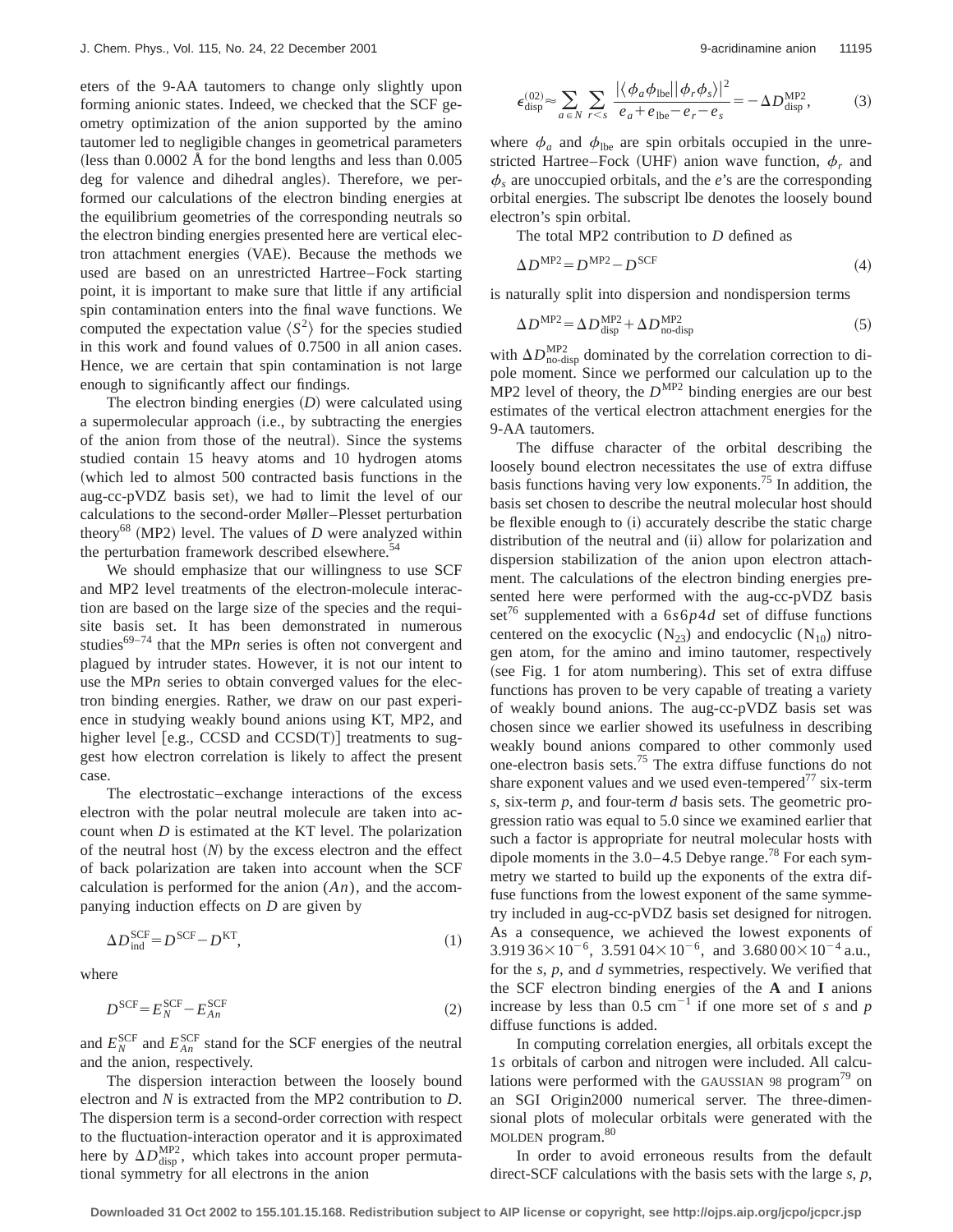TABLE I. Dipole moments (in Debye) and  $N_{23}$  (exocyclic) Mulliken partial charges (in a.u.) of the neutral amino and imino forms of 9-acridinamine.

|                          | Amino 9-AA | Imino 9-AA |
|--------------------------|------------|------------|
| $\mu^{\rm SCF}$          | 3.426      | 3.939      |
| $\mu^{\text{MP2}}$       | 3.161      | 3.787      |
| $q^{\text{Mul}}(N_{23})$ | $+0.266$   | $-0.522$   |

TABLE II. Components of the vertical electron binding energies *D* (in  $\text{cm}^{-1}$ ) of the anions based on the amino and imino tautomers of 9-acrdinamine calculated with the aug-cc-pVDZ+ $6s6p4d$  basis set at the equilibrium geometry of the neutral.

| 3.426<br>3.161<br>$+0.266$                | 3.939<br>3.787<br>$-0.522$ | D <sub>KT</sub>                                                                                                                            |
|-------------------------------------------|----------------------------|--------------------------------------------------------------------------------------------------------------------------------------------|
| ffuse functions, the keyword SCF=NoVarAcc |                            | $\Delta D_{\rm ind}^{\rm SCF}$<br>$\Delta D_{\rm disp}^{\overline{\rm MP2}} \ \Delta D_{\rm no\text{-}disp}^{\rm MP2}$<br>(11.7)<br>$\sim$ |

and  $d$  sets of di was used and the two-electron integrals were evaluated (without prescreening) to a tolerance of  $10^{-20}$  a.u. We also verified that basis set near redundancies are not present by examining the lowest eigenvalue of the overlap matrix which remains larger than  $5.0 \times 10^{-5}$ .

# **III. RESULTS AND DISCUSSION**

### **A. Neutral A and I tautomers**

Even though the mechanism of the tautomerization reaction which leads from the amino to imino 9-AA and *vice versa* remains unknown, it is believed that both the **A** and **I** forms are present in the gas phase, as well as in solutions  $(see discussion given in Ref. 43). One of the interesting con$ sequences of this prototropic tautomerization is a dramatic change in the electrostatic potential around the neutral molecule. Namely, as indicated by the analysis of the partial atomic charges, the positive and negative ''sides'' of the molecule switch places and the electrophylic region of the exocyclic  $N_{23}$  atom in the amino form becomes nucleophilic when the imino tautomer is formed. Indeed, the partial Mulliken charge of  $+0.266$  a.u. on N<sub>23</sub> in **A**, becomes strongly negative  $(-0.522 \text{ a.u.})$  in **I** (see Table I). A more detailed description is given in the electrostatic potential maps depicted in Fig. 2. It seems clear that the negative ''pocket'' localized near the endocyclic  $N_{10}$  atom in the amino tautomer moves to the other side of the molecule (into the vicinity of the exocyclic  $N_{23}$  atom) upon  $H_{25}$  proton transfer. Such a reverse of the electrostatic potential topology may have important consequences for interactions of 9-AA with other biologically important systems since it may affect the 9-AA recognition at the cellular level.

It was recognized earlier that neither the amino nor imino tautomer of 9-acridinamine forms an electronically stable valence anionic state.43 However, both the **A** and **I** isomers are polar and their dipole moments  $(\mu)$  are larger than 2.5 Debye, which made us consider the possibility of extra electron binding due to its interaction with the charge-



FIG. 2. Electrostatic potential maps around the neutral amino (left) and imino (right) 9-AA tautomers (depicted with the 0.003 a.u. contour spacing). The negative potential curves are indicated by the dotted lines.

|                                                                                                                                                                                | Amino 9-AA | Imino 9-AA     |
|--------------------------------------------------------------------------------------------------------------------------------------------------------------------------------|------------|----------------|
| $\begin{array}{c}D^{\mathrm{KT}}\ \Delta D_{\mathrm{ind}}^{\mathrm{SCF}}\ \Delta D_{\mathrm{disp}}^{\mathrm{MPP}}\ \Delta D_{\mathrm{no\text{-}di}}^{\mathrm{MP2}}\end{array}$ | 5          | 13             |
|                                                                                                                                                                                |            | $\overline{c}$ |
|                                                                                                                                                                                | 20         | 31             |
| no-disp                                                                                                                                                                        | $-6$       | $-5$           |
| Sum (VAE)                                                                                                                                                                      | 20         | 41             |

dipole potentials. To achieve more reliable values of the corresponding dipole moments than those reported earlier on the basis of the HF/6-31G( $d$ , $p$ ) calculations,<sup>43</sup> we estimated  $\mu$ values with the aug-cc-pVDZ+6 $s6p4d$  basis set using both SCF and correlated MP2 electron densities (see Table I). Our results indicate that the imino tautomer is more polar and its SCF dipole moment is larger by 0.513 Debye than the corresponding value obtained for **A**. The correlated MP2 calculations showed that these dipole moments are overestimated at the SCF level, but the value of  $\mu^{MP2}$  remains larger for **I** than for  $\bf{A}$  (by 0.626 Debye). This suggests that the electrostatic contribution to the excess electron binding is reduced when electron correlation effects are taken into account.

## **B. Dipole-bound anion supported by the imino tautomer of 9-AA**

We begin our discussion of the electron binding energies from the Koopmans' level which includes only electrostatic– exchange interactions of the excess electron with the uncorrelated SCF charge distribution of the neutral molecule (primarily characterized by the dipole moment, but interactions with higher permanent multipoles and penetration effects are also included). For the imino 9-AA tautomer,  $D<sup>KT</sup>$  shown in Table II is very small  $(13 \text{ cm}^{-1})$  which is consistent with the magnitude of its dipole moment. The SCF binding energy includes orbital relaxation and thus takes into account static polarization of the neutral molecule by the extra electron and the secondary effect of back polarization. We found these contributions (which can be interpreted as orbital relaxation corrections to  $D^{KT}$ , denoted  $\Delta D_{ind}^{\overline{SCF}}$  to be extremely small for **I** <sup>2</sup> and responsible for 5% of the total value of *D*. Although usually significant for valence-bound anions, orbital relaxation effects are often negligible and rarely responsible for more than a few percent of the total value of *D* for the majority of dipole-bound anions studied so far.<sup>51</sup>

The contribution denoted  $\Delta D_{\text{disp}}^{\text{MP2}}$  in Table II results from dynamical correlation between the loosely bound electron and the electrons of the neutral molecule. This stabilization is caused by quantum mechanical charge fluctuations, and is the largest contribution to the total *D* for the anion supported by the imino tautomer. This importance of the  $\Delta D_{\text{disp}}^{\text{MP2}}$  term is consistent with our earlier results for other dipole-bound anions, however, for  $I^-$  it is more than 2 times larger than the electrostatic  $D<sup>KT</sup>$  stabilization, which is rather untypical.

In addition to the dispersion interaction, other electron correlation factors may also affect the charge distribution

**Downloaded 31 Oct 2002 to 155.101.15.168. Redistribution subject to AIP license or copyright, see http://ojps.aip.org/jcpo/jcpcr.jsp**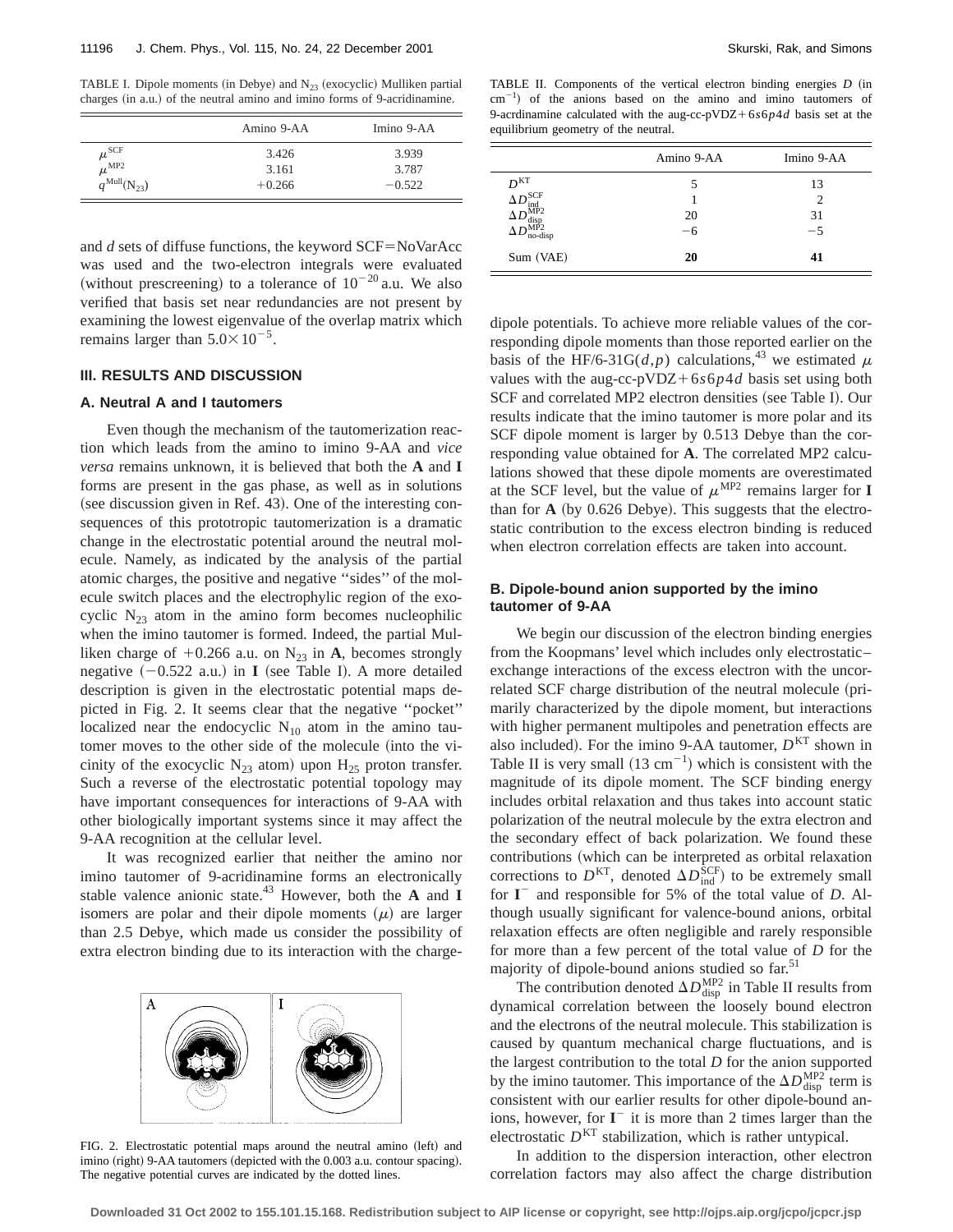

FIG. 3. Singly occupied molecular orbital in anions of the amino (left) and imino (right) tautomers of 9-acridinamine calculated from the SCF (top) and MP2 (bottom) electron densities (contour spacing  $0.0017$  bohr<sup>-3/2</sup>).

(and hence the dipole moment) of the neutral molecule and thus its electrostatic interaction with the extra electron. This effect appears at the MP2 level and is denoted by  $\Delta D_{\text{no-disp}}^{\text{MP2}}$ . In the case of the **I** <sup>2</sup>, MP2 electron correlation effects reduce the dipole moment of the neutral system as discussed earlier (by  $0.15$  Debye) in comparison with the SCF value, (see Table I). Therefore the value of  $\Delta D_{\text{no-disp}}^{\text{MP2}}$  is destabilizing, yet the total MP2 contribution to  $D$  is substantial and stabilizing due to the dominant role of the dispersion component. In particular, the total MP2 contribution is responsible for more than 75% of *D* for the anion based on the imino tautomer. Combining all of these contributions produces our final prediction for the vertical electron attachment energy of 41  $cm^{-1}$ .

The molecular orbital holding the excess electron in **I** 2 is depicted in Fig.  $3$  (right column) where both the SCF and MP2 natural spinorbitals are shown. As is typical for dipolebound anions, this orbital is very diffuse and localized mainly outside the molecular framework, near the positive centroid of the molecular host. Note that the region of space occupied by this orbital is consistent with that of the electrostatic potential of **I** shown in Fig. 2.

We consider the anionic state of  $I^-$  to be a dipole-bound state even though the dispersion contribution to the binding is the largest since: (i) the lowest nonvanishing multipole moment of the neutral molecular host **I** is the dipole moment; (ii)  $I^-$  is bound at the electrostatic KT level and remains bound even when the reduction in dipole moment caused by correlation is taken into consideration; (iii) the excess electron in  $I^-$  resides in a diffuse fully symmetric molecular orbital localized outside the molecule in the vicinity of the positive side of the dipole (see Fig. 3).

### **C. Anion supported by the amino tautomer of 9-AA**

At first glance the anions based on the amino and imino tautomers of 9-acridinamine look quite alike, so it is tempting to label both of them as dipole-bound states (see their  $D$ values in Table II and their SCF orbitals the top part of the Fig. 3). However, we became intrigued by the observation that for  $A^-$  the sum of the binding energy calculated at the Koopmans' electrostatic-exchange level  $(D<sup>KT</sup>=5 cm<sup>-1</sup>)$  and the  $\Delta D_{\text{ind}}^{\text{SCF}}$  (1 cm<sup>-1</sup>) term is cancelled by the  $\Delta D_{\text{no-disp}}^{\text{MP2}}$  term  $(-6 \text{ cm}^{-1})$ . Since the second-order nondispersion correction  $(\Delta D_{\text{no-disp}}^{\text{MP2}})$  is dominated by the correlation correction to the static Coulomb interaction between the loosely bound electron and the charge distribution of the neutral host, we conclude that the charge density of the neutral molecule is incorrectly reproduced at the uncorrelated level (SCF). This, in turn, leads to significant overestimation of both  $\mu$  and *D*. The fact that  $\Delta D_{\text{no-disp}}^{\text{MP2}}$  cancels  $D^{\text{KT}} + \Delta D_{\text{ind}}^{\text{SCF}}$  indicates that if one used the correlated charge density for **A**, the resulting dipole moment  $\mu$  is not large enough to support an anionic state.<sup>81</sup> Moreover, even though the SCF singly occupied molecular orbital in  $A^-$  (Fig. 3 top left) exhibits a character typical for dipole-bound anions and very similar to that of **I** <sup>2</sup>, the natural orbital calculated from the MP2 density looks very different (see Fig. 3, bottom left). Such is not the case for the imino tautomer of 9-AA which we consider to be a dipolebound anionic state; for  $I^-$  the SCF and MP2-level orbitals are nearly identical (Fig. 3, right column). These data again suggest that the correlated  $(MP2)$   $A^-$  state is qualitatively different from the correlated  $I^-$ .

We therefore suggest that if the excess electron is not bound by the correlated dipole potential as appears to be the case for  $A^-$ , the corresponding anion should not be called a dipole-bound state. So what kind of state is  $A^{-}$ ? We suggest calling this anion dispersion bound. Again, to distinguish between  $I^-$  and  $A^-$ , if dispersion effects were absent,  $I^$ would still be bound but  $A^-$  would not. So, the existence of  $A^-$  depends on dispersion while the existence of  $I^-$  arises from dipole binding.

We believe there could be a multitude of such anions that have yet to be discovered for which two situations are possible: (i) a dispersion-bound anion is artificially bound (as is  $A^{-}$ ) at the KT electrostatic level due to the overestimated SCF dipole moment of the neutral molecule—or (ii) the anion is not bound at the KT level. The second case is actually more difficult for us because the LUMO of the neutral is not a good ''starting point'' for subsequent treatment of dispersion.

In order to test whether our values of the SCF dipole moment and KT binding energy for the  $A^-$  are stable with respect to the basis set used, we performed two additional tests.

(i) We replaced the  $6s6p4d$  diffuse basis with a  $7s7p5d$  basis and found that  $\mu$ <sup>SCF</sup> and  $D<sup>KT</sup>$  changed less than 0.0001 Debye and 0.3 cm<sup>-1</sup>. Then, keeping the  $7s7p5d$ diffuse basis, we verified that the MP2 dipole moment changes by less than 0.000 05 Debye when compared to  $\mu^{\text{MP2}}$  obtained with the 6*s*6*p*4*d* basis.

(ii) We replaced the aug-cc-pVDZ+ $6s6p4d$  basis set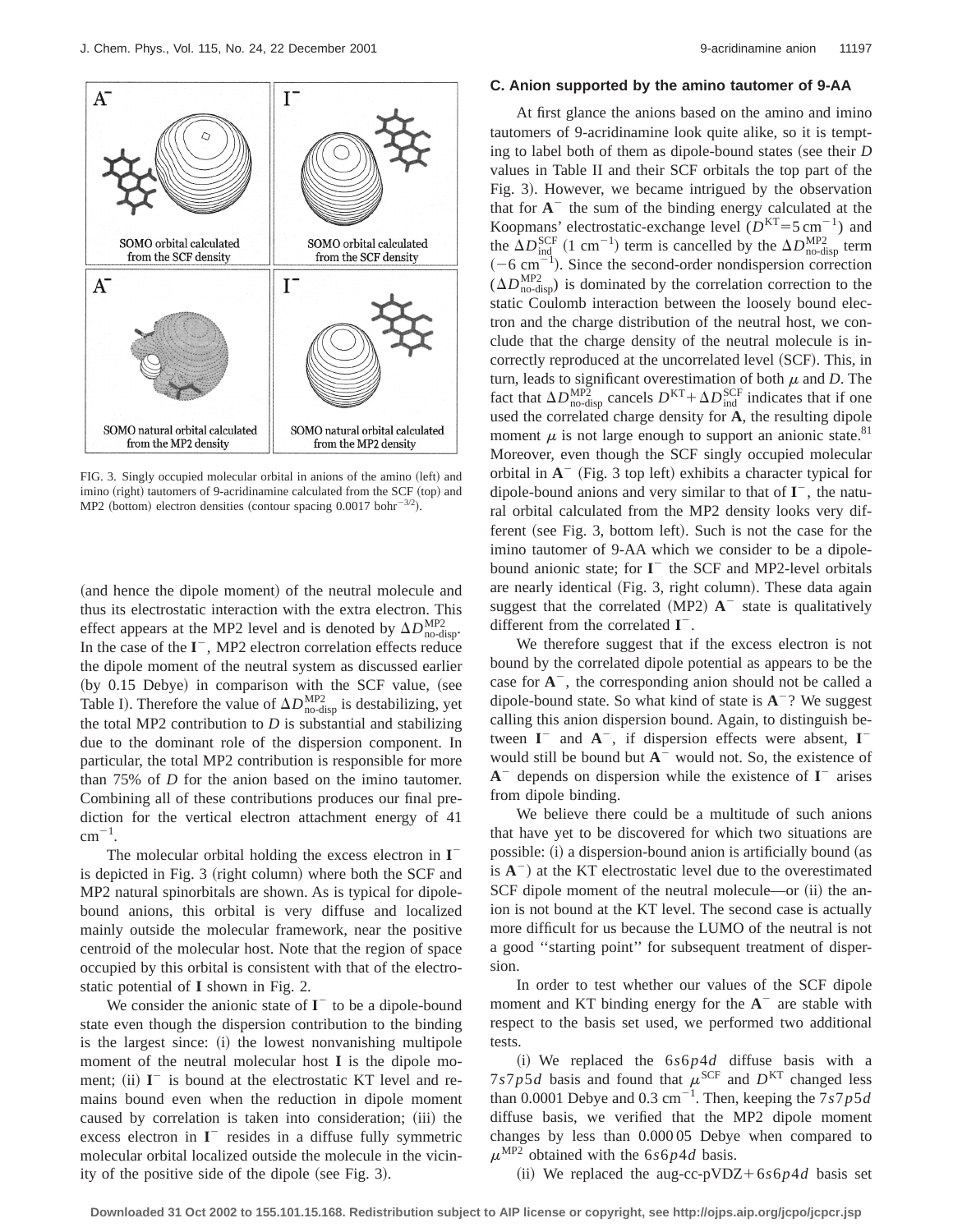with the aug-cc-pVTZ+6 $s6p4d$  basis and again found that the changes in  $\mu^{\text{SCF}}$  and  $D^{\text{KT}}$  were negligible (0.0001 Debye and 0.1  $cm^{-1}$ , respectively).

These observations show no tendency for the SCF dipole moment or KT electron binding energy to increase when a bigger basis set is used, nor any tendency for  $\Delta D_{\text{no-disp}}^{\text{MP2}}$  to not cancel  $D^{KT} + \Delta D_{ind}^{SCF}$  as the basis is increased. Therefore, we believe the excess electron binding is indeed very small and equal to 6  $cm^{-1}$  at the SCF level. This supports our conclusion that the artificial binding at the  $KT+SCF_{ind}$  level is cancelled by  $\Delta D_{\text{no-disp}}^{\text{MP2}}$ , which primarily reduces the dipole moment (see Table II).

### **IV. SUMMARY**

We studied the possibility of binding an excess electron to the amino and imino tautomers of 9-acridinamine. On the basis of our *ab initio* MP2/aug-cc-pVDZ+6 $s6p4d$  results we found that:

 $(i)$  The amino  $(A)$  tautomer binds an excess electron by 20  $cm^{-1}$  while the imino (I) tautomer binds by 41  $cm^{-1}$ .

(ii)  $I^-$  is bound at the electrostatic-exchange KT and SCF level and remains bound when the correlation correction to the dipole moment of the neutral molecule is taken into account. The singly occupied molecular orbital (SOMO) holding the excess electron in  $I^-$  is diffuse and localized on the positive end of the dipole moment, outside the molecular framework, which is typical for all dipole-bound anions. The character of the SOMO remains qualitatively the same when MP2 density is used instead of SCF density.

 $(iii)$   $A^-$  is bound at the electrostatic-exchange KT and SCF level but, when the correlation correction to the dipole moment of the neutral molecule is added, it does not remain bound. Hence, the only remaining contributions to the electron binding energy are the results of electron correlation, among which the dispersion interaction has proven to be the most important. The SOMO of the  $A^-$  anion changes significantly when the SCF electron density is replaced with the correlated MP2 density.

(iv) While the  $I^-$  anion is a typical dipole-bound anion, the nature of the electron binding in the anion supported by the amino tautomer is different and we suggest calling this anion dispersion-bound because its existence depends on dispersion effects while that of  $I^-$  does not.

### **ACKNOWLEDGMENTS**

This paper is dedicated to Professor Jerzy Blazejowski. This work was supported by the NSF Grants 9618904 and 9982420 to J.S. and the Polish State Committee for Scientific Research (KBN) Grant No. DS/8371-4-0137-1 to P.S. and J.R. The computer time provided by the Center for High Performance Computing at the University of Utah is also gratefully acknowledged.

2R. D. Mounts, K. Widlund, H. Gunardi, J. Perez, B. Pech, and J. Q. Chambers, Electroanal. Chem. 340, 227 (1992).

- <sup>3</sup>N. P. Smirnova, A. M. Eremenko, L. A. Bykovskaya, S. G. Kulikov, and A. A. Chuiko, J. Mol. Struct. **266**, 417 (1992).
- <sup>4</sup> S. Grzesiak, H. Otto, and N. A. Dencher, Biophys. J. 55, 1101 (1989).
- 5P. Proks, T. Hianik, and P. Kvasnicka, Gen. Physiol. Biophys. **11**, 441  $(1992)$ .
- <sup>6</sup>H. Kajikawa and J. B. Russell, Curr. Microbiol. **25**, 327 (1992).
- ${}^{7}$ M. Kitada and K. Horikoshi, J. Bacteriol. **174**, 5936 (1992).
- <sup>8</sup> S. Meyer, N. H. S. Phung, A. Tremolieres, and Y. DeKouchkovsky, Photosynth. Res. 32, 95 (1992).
- A. Berczi and I. M. Moller, Eur. Biophys. J. 22, 177 (1993).
- 10G. K. Shureshkumar and R. Mutharasan, Biotechnol. Bioeng. **41**, 118 (1993); **42**, 295 (1993).
- $11$  R. S. Diaz and J. Monreal, J. Neurochem. **62**, 2022 (1994).
- <sup>12</sup> A. Albert, *The Acridines*, 2nd ed. (Edward Arnold Ltd., London, 1966). 13A. Graslund, A. Rupprecht, and G. Strom, Photochem. Photobiol. **21**, 153
- $(1975).$  $^{14}$  Y. Iwamoto, H. Yoshioka, and Y. Yanagihara, Chem. Pharm. Bull. (Tokyo) 35, 2478 (1987).
- <sup>15</sup>L.-H. Zhang and D. Jenssen, Carcinogenesis **15**, 2303 (1994).
- <sup>16</sup>L. P. G. Wakelin, G. J. Atwell, G. W. Rewcastle, and W. A. Denny, J. Med. Chem. 30, 855 (1987).
- 17W. M. Cholody, S. Martelli, and J. Konopa, J. Med. Chem. **33**, 2852  $(1990).$
- 18W. M. Cholody, S. Martelli, J. Paradziej-Lukowicz, and J. Konopa, J. Med. Chem. 33, 49 (1990).
- 19W. B. Mattes, J. C. Kapeghian, E. R. Lasinski, S. D. O'Lone, E. C. Puri, and D. W. Matheson, Environ. Mol. Mutagen. 22, 46 (1993).
- <sup>20</sup> A. Kellman, J. Phys. Chem. **81**, 1195 (1977).
- $21$  Y. Kubota and Y. Motoda, J. Phys. Chem. **84**, 2855 (1980).
- $22$ L. A. Diverdi and M. R. Topp, J. Phys. Chem.  $88$ , 3447 (1984).
- 23M. Wirth, O. Buchardt, T. Koch, P. E. Nielsen, and B. J. Norden, J. Am. Chem. Soc. 110, 932 (1988).
- 24R. A. Friedman, M. Shahin, and S. Zuckerbaun, J. Biomol. Struct. Dyn. **8**, 977 (1991).
- 25Y. Baba, A. Kunihiro, and A. Kagemoto, Thermochim. Acta **202**, 241  $(1992).$
- 26C. Radzikowski, A. Ledochowski, M. Hrabowska, B. Stefanska, B. Horowska, J. Konopa, E. Jereczek-Morawska, and M. Urbanska, Arch. Immunol. Ther. Exp. 17, 99 (1969).
- 27Z. Dauter, M. Bogucka-Ledochowska, A. Hempel, A. Ledochowski, and Z. Kosturkiewicz, Rocz. Chem. 50, 1573 (1976).
- 28A. Hempel, S. E. Hull, M. Bogucka-Ledochowska, and Z. Dauter, Acta Crystallogr., Sect. B: Struct. Crystallogr. Cryst. Chem. 35, 474 (1979).
- 29A. Hempel, S. E. Hull, Z. Dauter, M. Mogucka-Ledochowska, and A. Konitz, Acta Crystallogr., Sect. B: Struct. Crystallogr. Cryst. Chem. **35**, 477 (1979).
- <sup>30</sup> J. J. Stezowski, P. Kollat, M. Bogucka-Ledochowska, and J. P. Glusker, J. Am. Chem. Soc. 107, 2067 (1985).
- 31R. M. Acheson, M. L. Burstall, C. W. Jefford, and B. F. Sansom, J. Chem. Soc. **1954**, 3742.
- 32A. V. Karyakin and A. V. Shablya, Dokl. Akad. Nauk SSSR **116**, 969  $(1957).$
- 33A. C. Capomacchia, J. Casper, and S. G. Schulman, J. Pharm. Sci. **63**, 1272 (1974).
- <sup>34</sup> A. C. Capomacchia and S. G. Schulman, J. Pharm. Sci. **64**, 1256 (1975).
- 35L. N. Short, J. Chem. Soc. **1952**, 4584.
- <sup>36</sup>Z. V. Puskharev and Z. Kokoshko, Dokl. Akad. Nauk SSSR 93, 77 (1953).
- <sup>37</sup> A. K. Sukhomlinov, Zh. Obshch. Khim. **28**, 1038 (1958).
- 38Yu. N. Sheinker and E. M. Pieresleni, Dokl. Akad. Nauk SSSR **131**, 1366  $(1960)$
- <sup>39</sup> J. P. Kokko and H. K. Goldstein, Spectrochim. Acta 19, 119 (1963).
- 40F. N. Li, O. G. Rodin, V. V. Redchenko, and V. F. Traven, Zh. Obshch. Khim. 61, 186 (1991).
- <sup>41</sup> J. Rak, J. Blazejowski, and R. J. Zauhar, J. Organomet. Chem. **57**, 3720  $(1992).$
- $42$  J. Rak and J. Blazejowski, J. Photochem. Photobiol., A  $67$ , 287 (1992).
- <sup>43</sup> J. Rak, P. Skurski, M. Gutowski, L. Jozwiak, and J. Blazejowski, J. Phys. Chem. A 101, 283 (1997).
- <sup>44</sup> H. O. Crawford, Proc. R. Soc. London 91, 279 (1967).
- <sup>45</sup> H. O. Crawford and A. Dalgarno, Chem. Phys. Lett. **1**, 23 (1967).
- <sup>46</sup> P. Skurski, M. Gutowski, and J. Simons, J. Chem. Phys. **110**, 274 (1999).
- 47P. Skurski, M. Gutowski, and J. Simons, J. Phys. Chem. A **103**, 625  $(1999)$ .
- <sup>48</sup> E. Fermi and E. Teller, Phys. Rev. **72**, 399 (1947); A. S. Wightman, *ibid.*

<sup>&</sup>lt;sup>1</sup>S. G. Kulikov, L. A. Bykovskaya, S. A. Samchuk, N. P. Smirnova, and A. M. Eremenko, Zh. Fiz. Khim. 65, 158 (1991).